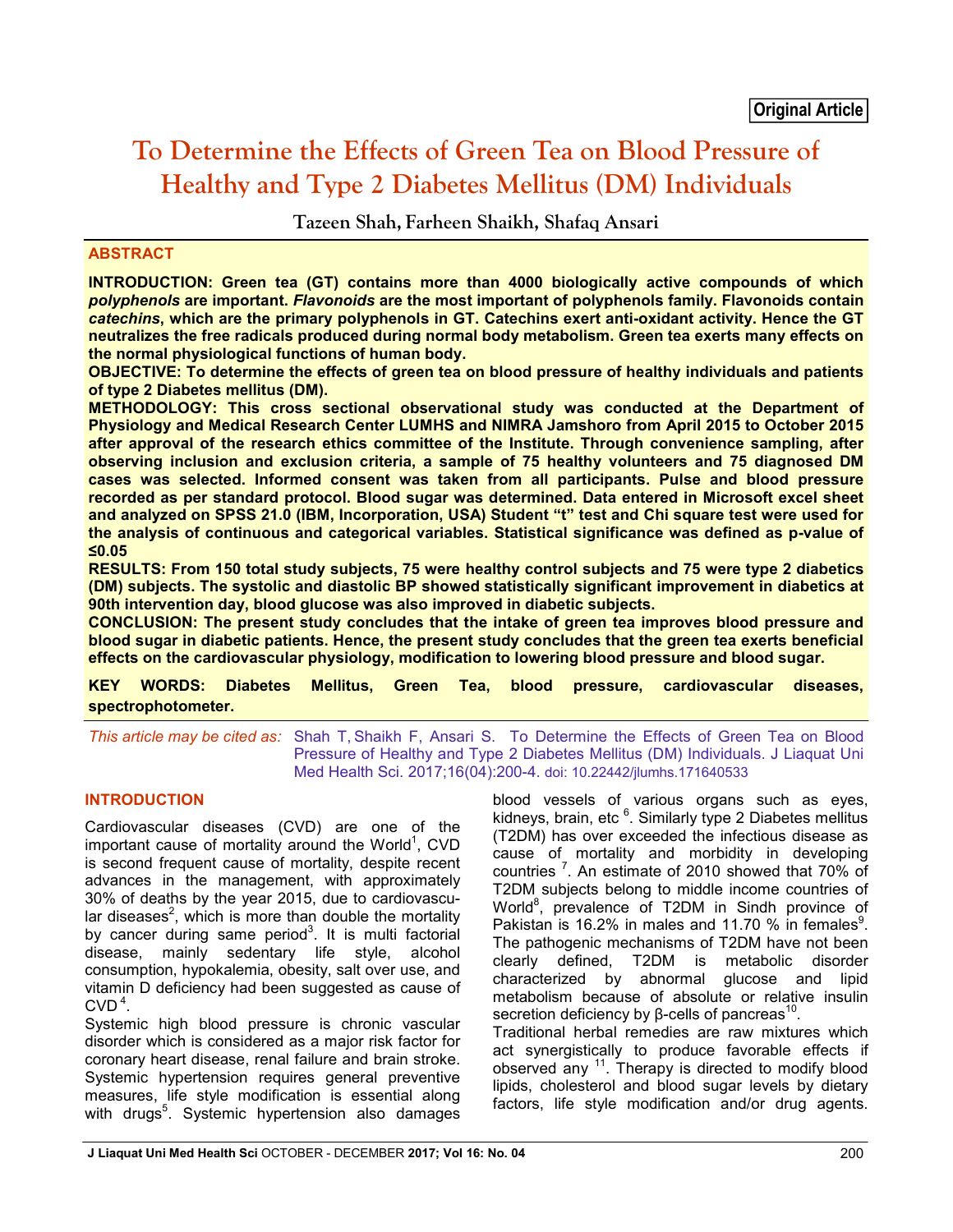#### **To Determine the Effects of Green Tea on Blood Pressure**

Dietary factors are focused on reducing energy intake in form of saturated fat intake<sup>12</sup>. Tea is a widely used public beverage second to the water<sup>13</sup>. Tea comprises of 3 varieties, derived from *Camellia Sinensis*, which is a commercial crop<sup>14</sup>. Tea may be green tea, black tea and Oolong tea; they differ in chemical composition and way of processing. GT has more than 4000 polyphenols, flavanoids are most important of them which contain catechin and is the primary polyphenol in  $GT^{15}$ . The potential mechanism of GT to reduce blood pressure includes decreasing the action of angiotensin converting enzyme inhibitor which need to relaxation on blood vessels. The polyphenols decreases the level of kallikrein and prostaglandin E2 and various endothelial derived hyper polarizing factors (EDHF) which increases the nitric oxide production resulting in reduced blood pressure.

The present proposed research aims to observe the benefits of extended consumption of green tea on the cardiovascular physiology parameter like blood pressure.

# **Objective**

To determine the effects of green tea on blood pressure and blood sugar of healthy and Type 2 Diabetes mellitusindividuals.

# **METHODOLOGY**

**Settings:** The study was conducted at the Department of Physiology, in collaboration with the Medical Research Centre, Liaquat University of Medical and Health Sciences Jamshoro and NIMRA Jamshoro.

**Sampling:** Sample size calculation was done according to general calculation formula. Sample size is stands out to be n=150, these included employees of LUMHS and patients of type 2 Diabetes on dietary control from general population of Hyderabad city. Volunteers were allocated to two groups i.e.; control and the test group.

**Group A:** Comprised of 75 healthy individuals with normal pulse and BP.

**Group B:** Comprised of 75 Diabetic patients who were on diet control only and not taking any medications.

# *Study Design*

Study was a cross-sectional comparative study.

## *Inclusion Criteria*

- 1. Group A, healthy adult males with the age range 40 to 50.
- 2. Group B, male patients of type 2 Diabetes on diet control, with the age range 40 to 50.
- 3. Normal Liver function test.
- 4. Low caffeine consumption (<200 mg/day or a cup of tea daily).
- 5. Non-smoker.

## *Exclusion Criteria*

- 1. Females
- 2. Group A, healthy adult males with age range below 40 and above 50
- 3. Group B, patients of type 2 Diabetes on medications, with age range below 40 and above 50
- 4. Abnormal liver function tests
- 5. High caffeine consumption (>200 mg/day)
- 6. Smokers
- 7. Alcohol consumption
- 8. Use of any regular medication or multi vitamins supplements.
- 9. Suffering from any medical or psychiatric condition
- 10. Regular consumers of soft drinks, fruits products and bakery item.

# **METHODOLOGY**

The study comprised of 3 phases: phase 1: recruitment and screening of volunteers; phase 2: A week run-in period during which volunteers consumed one serving of test drink GT per day at the study site for test adherence to GT drinking and protocol compliance; phase 3, 90 days of intervention period during which the volunteers consumed GT at home. Volunteers were required to attend the physiology department once every day in the second phase, at the same time of morning, to consume their test drink containing defined amounts of GT, and the volunteers would be required to take a light meal breakfast preferably toast with milk, before they took their test drink.

They were instructed not to consume any other beverages containing caffeine during the intervention period.

## **Test Drink**

The beverage was prepared by adding 250 ml of hot water to the GT (1.5 g tea bag, Lipton). An average cup of GT from commercial products when prepared according to the instructions given on their packaging contains on average 83 mg of catechins and 30 mg caffeine.

## **Data Collection**

The data was collected from 0 day, and 90 days of the intervention period, taking general physical examination, Pulse, blood pressure, and draw blood from all participant and filling performed by standard protocols, the details are as under;

# **Pulse**

Pulse was noted in Proforma of study subject **Blood Pressure**

Blood pressure was measured by sphygmomanometer by applying the procedure.Subjects were asked to have rest for 5 minutes, avoid smoking and ingesting coffee/teas for 30 minutes. Surrounding environment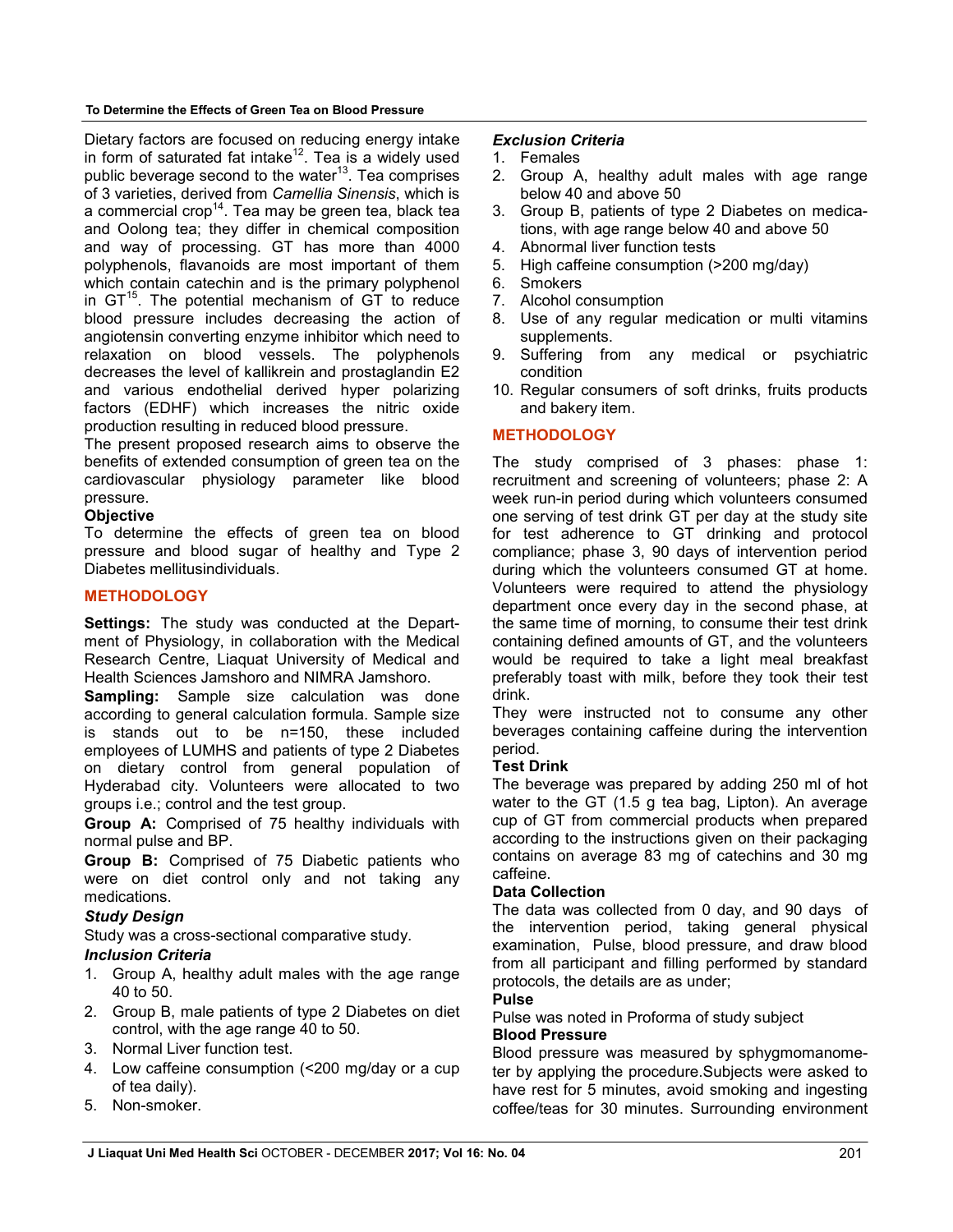#### **Tazeen Shah, Farheen Shaikh, Shafaq Ansari**

was comfortable and relaxed, selectedarm was kept in rest and freed of clothing, Arm was slightly flexed at the elbow, felt the brachial artery with fingers of one hand. Cuff was encircled about 2.5 cm above the anterior cubital fossa. Cuff was deflated for auscultatory measurement of BP. Cuff was inflated to a pressure approximately  $20 - 30$  mmHg above the systolic BP measured by palpatory method Cuff was slowly deflated for listening of "*Korotkov's sounds*" beginning of sounds was taken as systolic BP while disappearance of Korotkov`s sounds was taken as diastolic BP. BP was noted in Proforma of study subject.

## **Blood Sampling**

Blood samples were taken at days 0 and 90 of intervention.3ml of Blood was collected from each participant by venopuncture into vacationers under aseptic measures, collected into gel test tube for blood sugar analysis. The blood was centrifuged at 3500 rpm for 5 min by centrifuged machine; the serum was fractionated and transferred to eppendorf cups then stored at −20°C till required for analysis. Before the analysis sample was first allowed to attain room temperature then used.

#### **Blood Glucose Estimation**

Blood glucose was measured by glucose oxidase method. The procedure was performed on Micro Lab 300 (spectrophotometer) Roche, USA at the Medical Research Center LUMHS Jamshoro.

## **WRITTEN INFORMED CONSENT**

Written informed consent was taken from volunteers. They were informed in detail about the purpose of study, advantages, expected harm, social and economical issues. They were informed that they can withdraw from study protocol at any point and were never bound to withstand with study protocol.

## **DATA ANALYSIS**

Data was entered in Microsoft excel sheet and copied to data sheet on the SPSS 21.0 (IBM, Incorporation, USA) for windows release. Student t test and Chi square test were used for the analysis. Statistical significance was defined as p-value of  $\leq 0.05$ .

## **RESULTS**

Total 150 subjects were taken for this study, 75 were healthy control subjects and 75 were type 2 diabetics (T2DM) subjects. Control and diabetic subjects were age and gender matched. Mean ±SD age of control and diabetic were noted as  $45.54 \pm 3.9$  and  $46.6 \pm 3.0$ years respectively (t+1.9, p-value=0.056).

Systolic BP in controls at baseline was noted as 119.8  $±1.2$  vs. 118.7  $±1.04$  mmHg after 90 days. While in diabetics it was noted as 149.8 ±17.06 vs.

145.2 ±18.06 mmHg after 90 days. Systolic BP before and after green tea (GT) intervention in controls and diabetics is shown in table 1 and graph 1 (p<0.05).

Diastolic BP in controls at baseline was noted as 80.12 ±2.51 vs. 77.21 ±3.05 mmHg after 90 days (<0.05), While in diabetics it was noted as 88.76 ±10.76 vs. 81.21 ±8.16 mmHg after 90 days. Diastolic BP before and afterintervention in controls and diabetics is shown in table 2 and graph 2.

Random blood sugar (RBS) in controls at baseline was noted as 96.81 ±9.59 vs. 95.06 ±12.42 mg/dl after 90 days. While in diabetics it was noted as 284.73 ±82.07 vs. 261.62 ±91.98 mg/dl after 90 days (p≤0.001). RBS before and after GT intervention in both controls and diabetics showed statistically significant differences as shown in table 3 and graph 3.

#### **TABLE I: SYSTOLIC BP (MMHG) IN CONTROLS AND DIABETIC SUBJECTS (n=150)**

|                        | <b>Mean</b> | ±SD   | p-value |
|------------------------|-------------|-------|---------|
| l Controls- Baseline   | 119.8       | 1.2   | < 0.05  |
| Controls-After 90 days | 118.7       | 1.04  | < 0.05  |
| DM-Baseline            | 149.8       | 17.06 | < 0.05  |
| DM- After 90 days      | 145.2       | 18.60 | < 0.05  |

## **GRAPH I: FINDINGS OF SYSTOLIC BLOOD PRESSURE IN CONTROLS AND DIABETICS BEFORE AND AFTER GREEN TEA INTAKE**





|                        | Mean  | <b>SD</b> | p-value |
|------------------------|-------|-----------|---------|
| Controls-Baseline      | 80.12 | 2.51      | < 0.05  |
| Controls-After 90 days | 77.21 | 3.05      | < 0.05  |
| <b>DM-</b> Baseline    | 88.76 | 10.76     | ≤0.05   |
| DM- After 90 days      | 81.21 | 8.16      | ≤0.001  |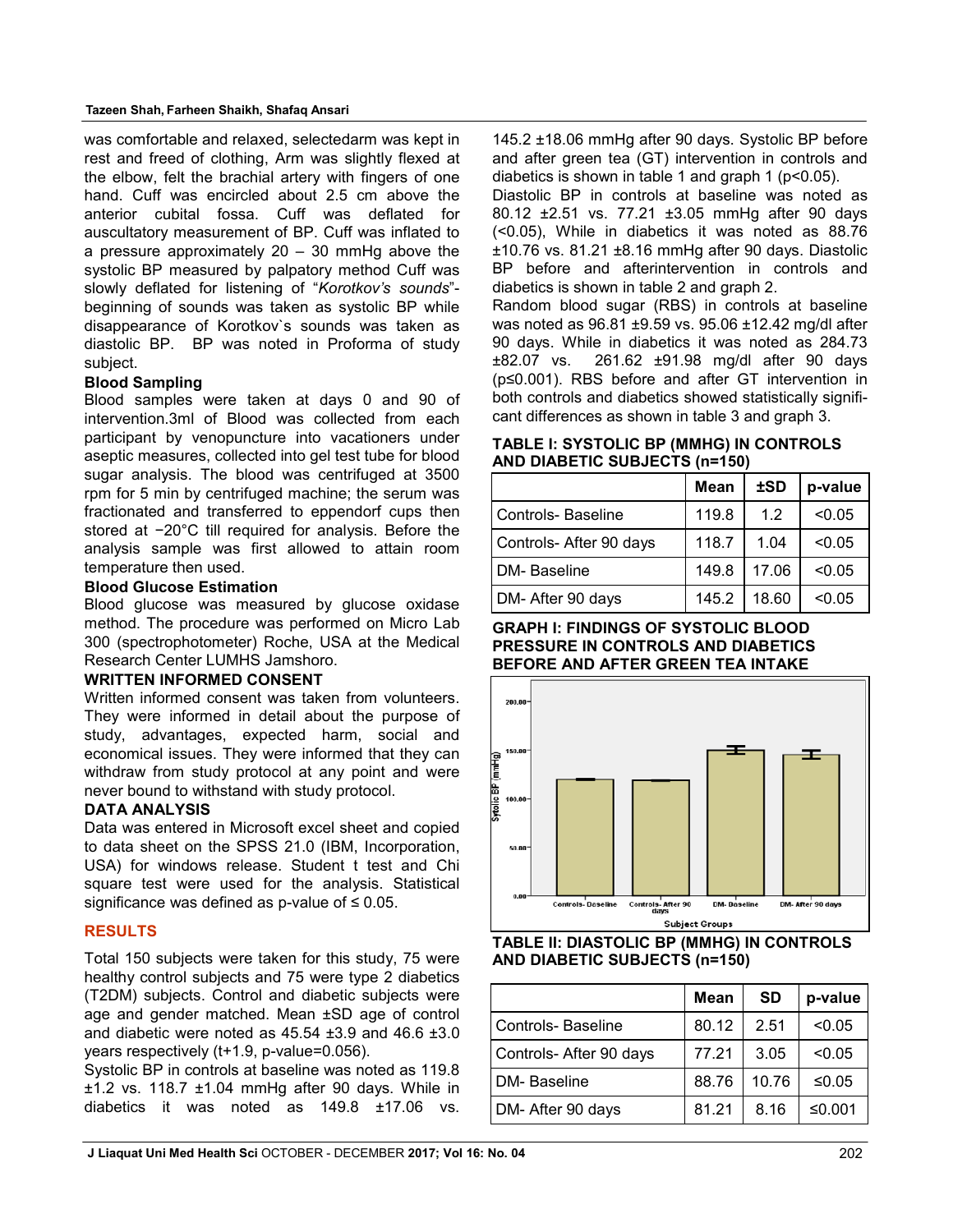#### **GRAPH II: FINDINGS OF DIASTOLIC BLOOD PRESSURE IN CONTROLS AND DIABETICS BEFORE AND AFTER GREEN TEA INTAKE**



## **TABLE III: BLOOD SUGAR LEVELS (MG/DL) IN CONTROLS AND DIABETIC SUBJECTS BEFORE & AFTER CONSUMPTION OF GREEN TEA (n=150)**

|                          | Mean         | <b>SD</b> | p-value |
|--------------------------|--------------|-----------|---------|
| l Controls - Baseline    | 96.81        | 9.59      | < 0.05  |
| Controls - After 90 days | 95.06        | 12.42     | < 0.05  |
| I DM - Baseline          | 284.73 82.07 |           | < 0.05  |
| DM - After 90 days       | 261.62       | 91.98     | < 0.001 |

#### **GRAPH III: FINDINGS OF RANDOM BLOOD SUGAR LEVELS IN CONTROLS AND DIABETICS BEFORE AND AFTER GREEN TEA INTAKE**



#### **DISCUSSION**

Green tea is a popular hot beverage and a rich source of flavonoid. The beneficial effects of GT had been attributed mostly to catechins, which are Flavonoids like polyphenols<sup>4,5</sup>. In present prospective study, beneficial effects of GT on the systemic blood pressure, and blood sugar were at baseline and after 90 days of GT consumption were observed.

Systolic BP in controls at baseline was noted as 119.8 ±1.2 vs. 118.7 ±1.04 mmHg after 90 days. In diabetics, it was noted as 149.8 ±17.06 vs. 145.2 ±18.06 mmHg after 90 days (p<0.05).

Diastolic BP in controls at baseline was noted as 80.12

±2.51 vs. 77.21 ±3.05 mmHg after 90 days(p<0.05). While in diabetics it was noted as  $88.76 \pm 10.76$  vs.  $81.21 \pm 8.16$ mmHg after 90 days (p<0.001).

Random blood sugar (RBS) in controls at baseline was noted as 96.81 ±9.59 vs. 95.06 ±12.42 mg/dl after 90 days (p<0.05) While in diabetics it was noted as 284.73 ±82.07 vs. 261.62 ±91.98 mg/dl after 90 days (p<0.001). Peng X et al**<sup>16</sup>**in their meta-analysis of 13 randomized controlled trials had suggested an overall beneficial effect on lowering of blood pressure. The findings are supporting to present study as we have observed similar effects on systolic and diastolic BP. Findings are also consistent to a previous study which has reported thaton average 2 cups/d of GT improves the cardiovascular physiology and coronary artery disease<sup>17</sup> Consistent with the present study, *in vivo* studies had revealed that GT extract significantly improved the blood pressure and enhanced endothelial cell function in hypertensive rats**<sup>18</sup>**.

Another previous study from USA with a cohort of 1017 (median age of 33 years) suggested that drinking large quantities of coffee increases BP**<sup>19</sup>**. Although this is in contrast to the findings of present studyhowever, the probable explanation may the fact that they have used high doses of caffeine when compared to present study. In present study, a positive improving effect of GT on blood glucose was observed in both controls and diabetics which are consistent to a recent study by Chacko et al who was concluded that the GT improves carbohydrate metabolism<sup>20</sup>. In a study by Sabu MC et al  $2^1$ , GT intake (500 mg/kg) improved the glucose tolerance significantly after 1 hour in normal rats. While in alloxan induced diabetic rats, the blood glucose lowering effect was observed at dose of 100 mg/kg. Continuous administration of GT for 15 days at doses of 50 or 100 mg/ kg improved blood glucose levels by 29% and 44% respectively in the alloxan induced diabetic rats<sup>21</sup>. The findings of above study are consistent to our present study. A previous study  $^{22}$  has reported that the active catechins, the EGCG inhibited the intestinal glucose absorption by Na+ glucose transporter (SGLT1), and this is one suggested possible mechanism of controlling blood sugar $^{22}$ . The findings are consistent to our present study.

Jiangsu Nutrition Study (JIN) from China<sup>23</sup> reported that tea consumption was inversely correlated with 5 year diastolic BP but not the systolic BP in smokers, and inversely associated with both Systolic and diastolic BP in non-smokers. Hence, the study concluded that the GT improves blood pressure however smoking abrogates the effect. The findings of above study are consistent to our present study.

#### **CONCLUSION**

The present study concludes that the green tea intake for long duration improves systemic blood pressure and improves glucose tolerance. Systolic and diastolic blood pressures were improved in both controls and diabetics.Hence it may be concluded that the Green tea exerts beneficial effects on the cardiovascular physiology and blood glucose levels.

#### **RECOMMENDATIONS**

The present study recommends further studies be